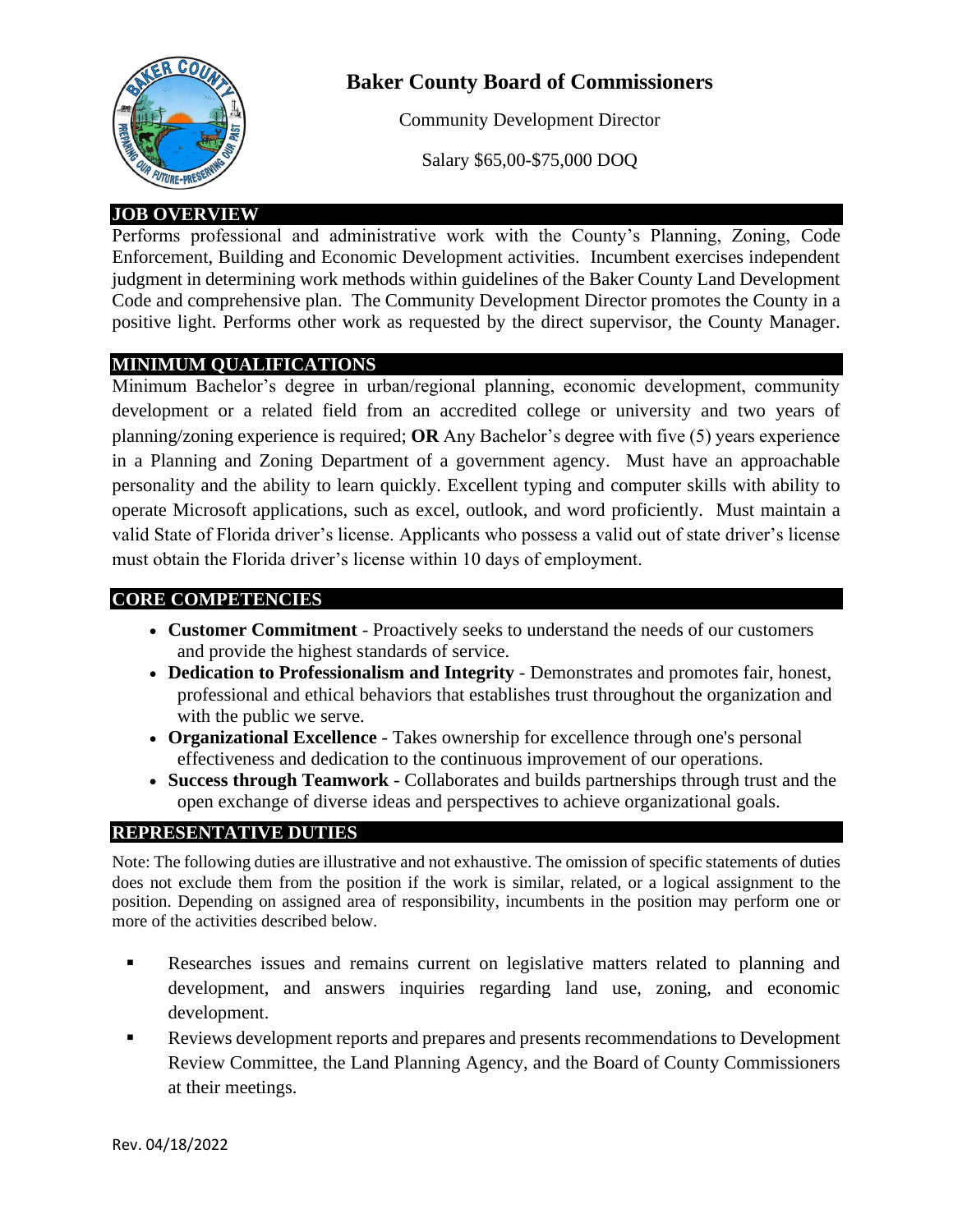- **EXECO** Coordinates activities with County staff, provides periodic reports to County officials and other agencies regarding development activities.
- Performs special studies, prepares reports, memorandum, and planning strategies to support department activities, as directed by the County Manager.
- Coordinates community development activities between the County and the public.
- **EXECUTE:** Interprets and updates the Baker County Land Development Regulations and Zoning Codes and the Comprehensive Plan.
- **EXECUTE:** Achieves strategic development goals for Baker County. Works with staff and various agencies to improve economic development opportunities for the County.
- **EXECUTE:** Manages the Community Development Department including supervision of staff (both salaried and contracted), fiscal management, budget preparation, coordination of activities with other departments and the Board of County Commissioners.
- Must attend various evening meetings, prepare agenda packets and supporting materials and ensure proper minutes are recorded.
- Works with GIS staff to address the needs of the department and the public.
- Oversees County boards/committees related to departmental activities
- Works with real estate professionals, developers and the general public to ensure development activity enhances the vision of the community.
- Must ensure department compliance with State of Florida and local public notices requirements.
- Provide excellent customer service while addressing situations not defined by standard practice or established procedure.

#### *This classification description is not intended to be, nor should it be construed as an allinclusive list of the duties associated with a particular position. Management may require incumbents to perform job duties other than those contained in this document at any time.*

## **JOB SPECIFIC COMPETENCIES**

To perform this job successfully, an individual must be able to perform each essential duty satisfactorily. The requirements listed are representative of the knowledge, skills and/or abilities required. Training will be provided. Reasonable accommodations may be made to enable individuals with disabilities to perform the essential functions.

The physical demands described here are representative of those that must be met by an employee to successfully perform the essential functions of this job. Reasonable accommodations may be made to enable individuals with disabilities to perform the essential functions.

- Knowledge of State laws relating to land development and legal procedures.
- Knowledge of the principles and practices of urban planning.
- Knowledge of the legal regulations of the conduct of activities of the Land Planning Agency, the Board of Adjustment and relevant statutory prerequisites.
- Knowledge of management and supervisory techniques.
- Skill in the transmittal of information, both written and oral.
- Ability to review, analyze and interpret data and complex plans.
- Knowledge of computer, word processing, spreadsheet software and the ability to learn multiple versions of specialty software.

Rev. 04/18/2022